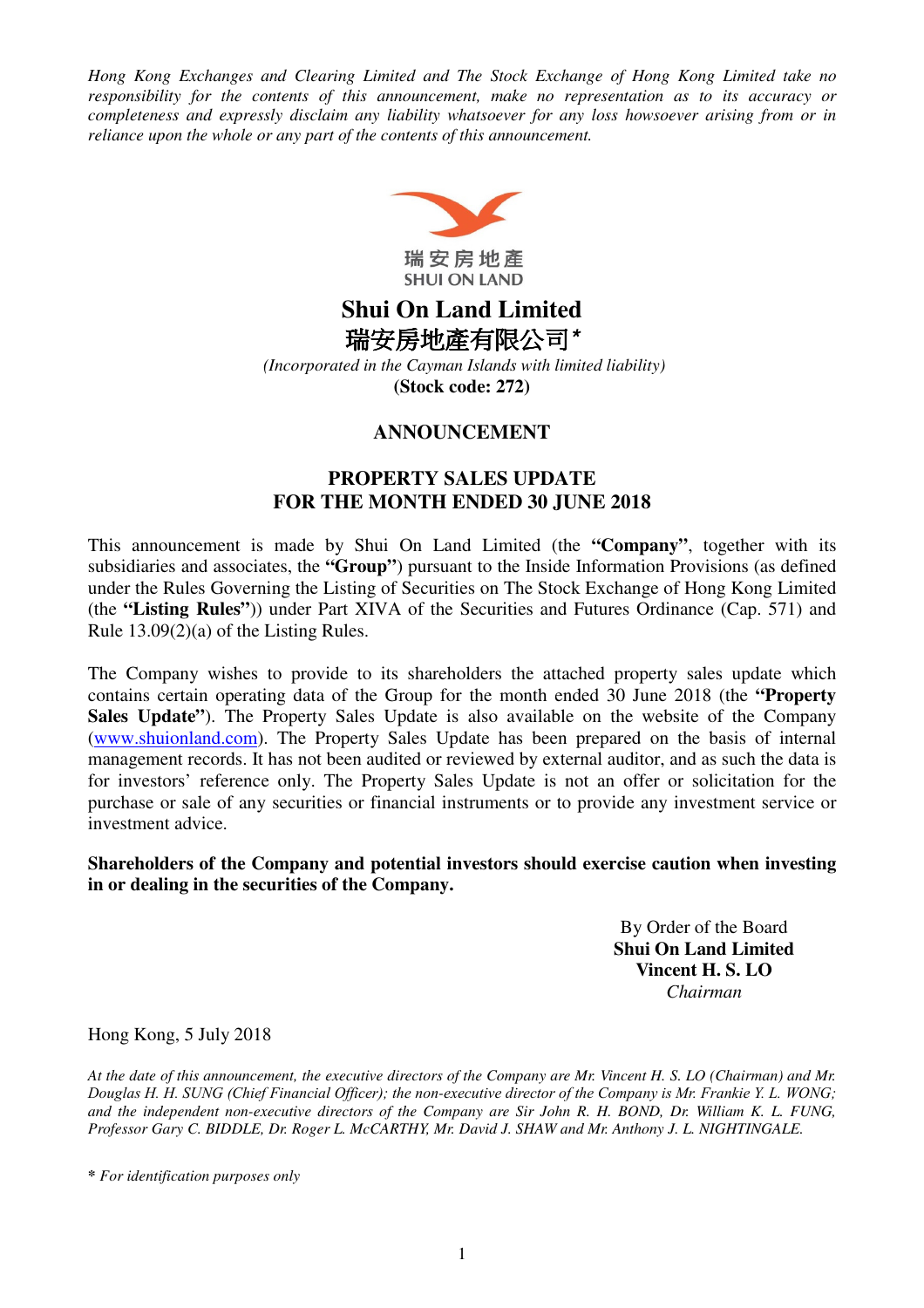

## **Shui On Land Limited**  瑞安房地產有限公司**\***

 *(Incorporated in the Cayman Islands with limited liability)* 

**(Stock code: 272)** 

### **PROPERTY SALES UPDATE FOR THE MONTH ENDED 30 JUNE 2018**

Unaudited data for the first six months of 2018:

| For the six<br>months<br>ended June | <b>Contracted</b><br>property<br>sales<br>(RMB million) | Year-on-<br>Year<br>change<br>$\left( \% \right)$ | <b>Contracted</b><br>property sales<br>sold area<br>(sq. m.) | Year-on-<br>Year<br>change<br>(%) | <b>Other</b><br>assets<br>disposal<br>(RMB million) | Year-on-<br>Year<br>change<br>(%) | <b>Subscribed</b><br>property<br>sales<br>(RMB million) | <b>Year-on-</b><br>Year<br>change<br>$(\%)$ |
|-------------------------------------|---------------------------------------------------------|---------------------------------------------------|--------------------------------------------------------------|-----------------------------------|-----------------------------------------------------|-----------------------------------|---------------------------------------------------------|---------------------------------------------|
| 2018                                | 5,979                                                   | $36\%$                                            | 202,300                                                      | 80%                               | 7,749                                               | 87%                               | 4,529                                                   | $12\%$                                      |
| 2017                                | 4,397                                                   |                                                   | 112.700                                                      |                                   | 4.133                                               |                                   | 4,035                                                   |                                             |

- In June 2018, contracted property sales and other assets disposal amounted to RMB6,169 million, comprising residential property sales of RMB1,567 million, commercial property sales of RMB13 million and other assets disposal of RMB4,589 million, respectively.
- In June 2018, total gross floor area (**"GFA"**) of contracted property sales were 44,200 square metres (**"sq. m."**) and 55 units of carpark.
- The Group's average selling price of the signed contracts respecting property sales for June 2018 was RMB35,800 per sq. m.
- In June 2018, contracted other assets disposal referred to the disposal of 49.5% of the interests in certain portfolio of properties in relation to Shanghai Rui Hong Xin Cheng project. The details of the transaction were set out in the announcement of the Company dated 26 June 2018 which is available on the websites of Hong Kong Exchanges and Clearing Limited and the Company.
- Accumulated contracted property sales and other assets disposal amounted to RMB13,728 million for the first six months of 2018, comprising residential property sales of RMB5,908 million, commercial property sales of RMB71 million and other assets disposal of RMB7,749 million, respectively. Aggregated GFA sold for contracted property sales reached 202,300 sq. m. with the average selling price of RMB29,600 per sq. m. In addition, 141 units of carpark were sold in the first six months of 2018.
- In addition to the contracted property sales and other assets disposal reported above, as of 30 June 2018, the Group had recorded a total of RMB4,529 million of subscribed property sales, which is expected to be subsequently turned into contracted property sales in the following months. The subscribed property sales were mainly contributed by the launch of pre-sales of Shanghai Taipingqiao Lakeville Luxe in April.